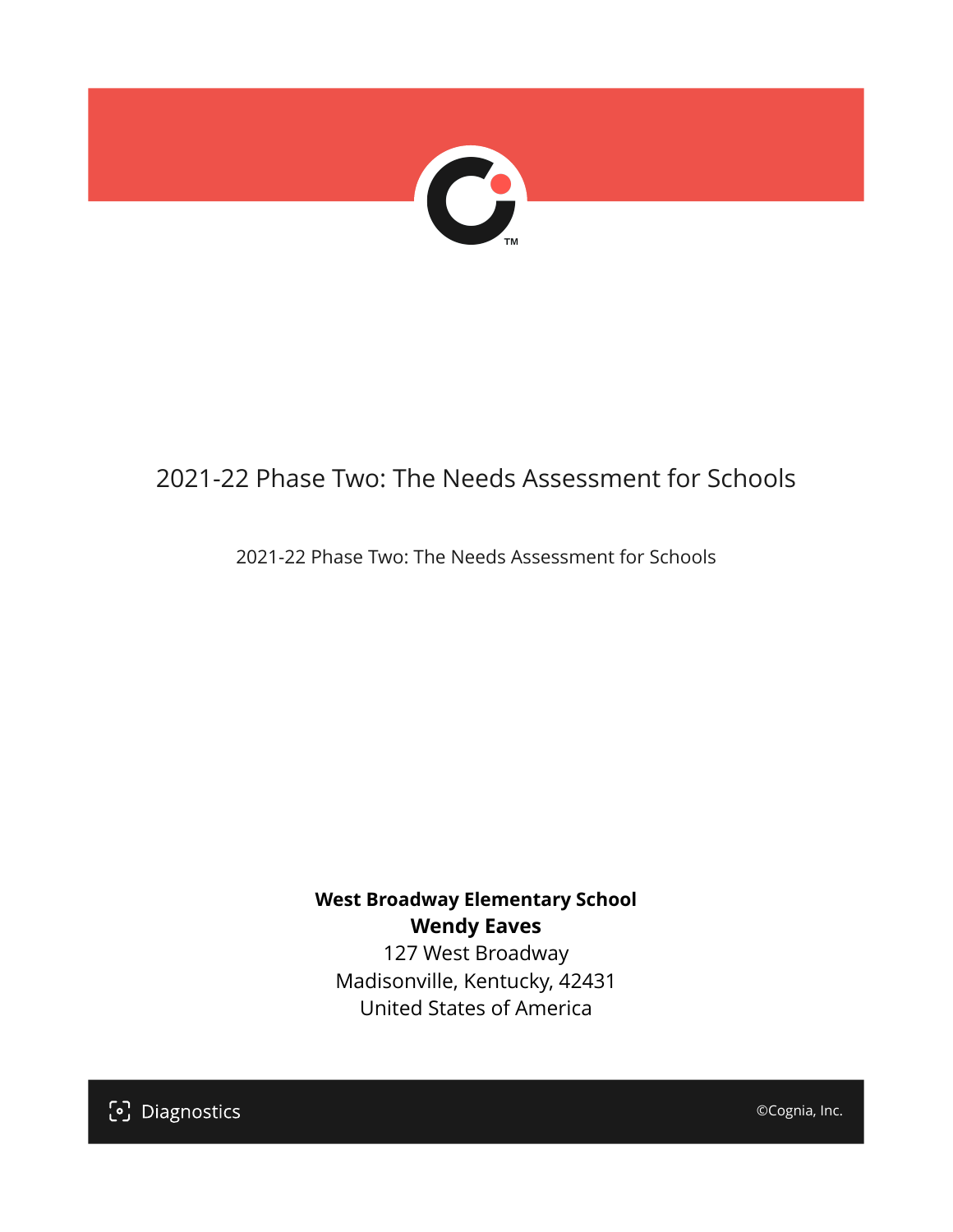2021-22 Phase Two: The Needs Assessment for Schools - 2021-22 Phase Two: The Needs Assessment for Schools - Generated on 10/28/2021 West Broadway Elementary School

**Table of Contents**

| 2021-22 Phase Two: The Needs Assessment for Schools Understanding Continuous Imp 3 |  |
|------------------------------------------------------------------------------------|--|
| Attachment Summary                                                                 |  |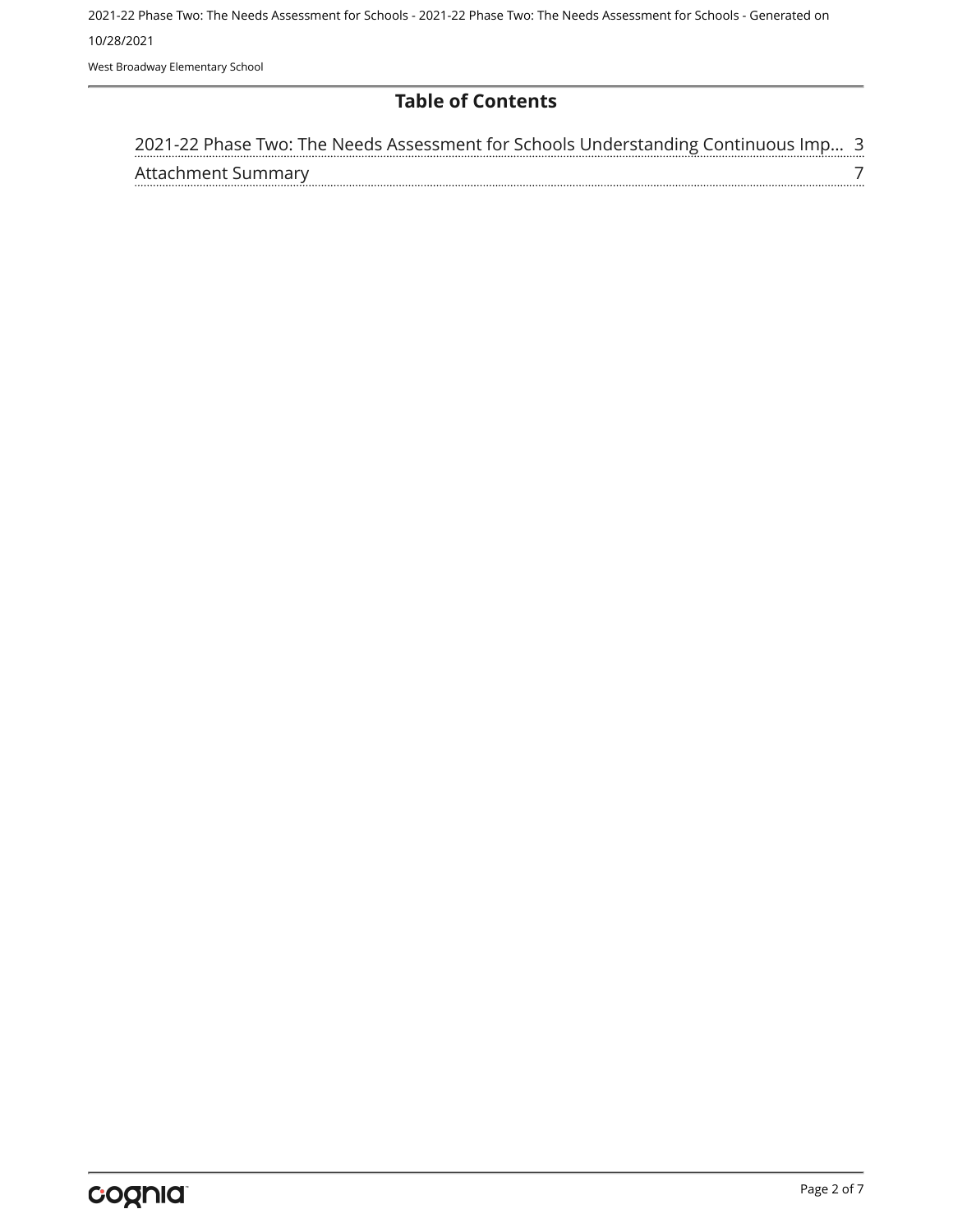### <span id="page-2-0"></span>**2021-22 Phase Two: The Needs Assessment for Schools Understanding Continuous Improvement: The Needs Assessment for Schools**

The Needs Assessment Diagnostic will facilitate the use of multiple sources of data to determine the current reality and establish a foundation for decision-making around school goals and strategies. Once completed, the diagnostic will lead to priorities to be addressed in the comprehensive school improvement plan to build staff capacity and increase student achievement. The needs assessment is to be conducted annually as an essential part of the continuous improvement process and precedes the development of strategic goals (i.e. desired state).

While the focus of continuous improvement is student performance, the work must be guided by the aspects of teaching and learning that affect performance. An effective improvement process should address the contributing factors creating the learning environment (inputs) and the performance data (outcomes).

The needs assessment provides the framework for all schools to clearly and honestly identify their most critical areas for improvement that will be addressed later in the planning process through the development of goals, objectives, strategies and activities. 703 KAR 2:225 requires, as part of continuous improvement planning for schools, each school to complete the needs assessment between October 1 and November 1 of each year and include: (1) a description of the data reviewed and the process used to develop the needs assessment; (2) a review of the previous plan and its implementation to inform development of the new plan; and, (3) perception data gathered from the administration of a valid and reliable measure of teaching and learning conditions.

#### Protocol

1. Clearly detail the process used for reviewing, analyzing and applying data results to determine the priorities from this year's needs assessment. Include names of school councils, leadership teams and stakeholder groups involved, a timeline of the process, the specific data reviewed, and how the meetings are documented.

West Broadway Elementary Schools data is reviewed, analyzed, and applied by multiple stakeholder teams. These teams include: Site Based Decision Making Council members (Wendy Eaves, Corina Shaffer, Jennifer Gamblin, Kendra Logan, Allison Barnes, and Kayte Dame), Principal's Advisory Council members (Wendy Eaves, Marisha Nolen, Morgan Russell, Gretchen Fischer, Teresa Campbell, Michelle Larkins, Jill Johnston, Nicole Taylor, Marcy Hancock, Christy Mulligan, Whitney Watts, Julie Faulk, and Wendy Mitchell), Professional Learning Communities (each grade level team works together to disaggregate data, guide instruction, and coordinate planning and instruction), and staff meetings which includes every certified staff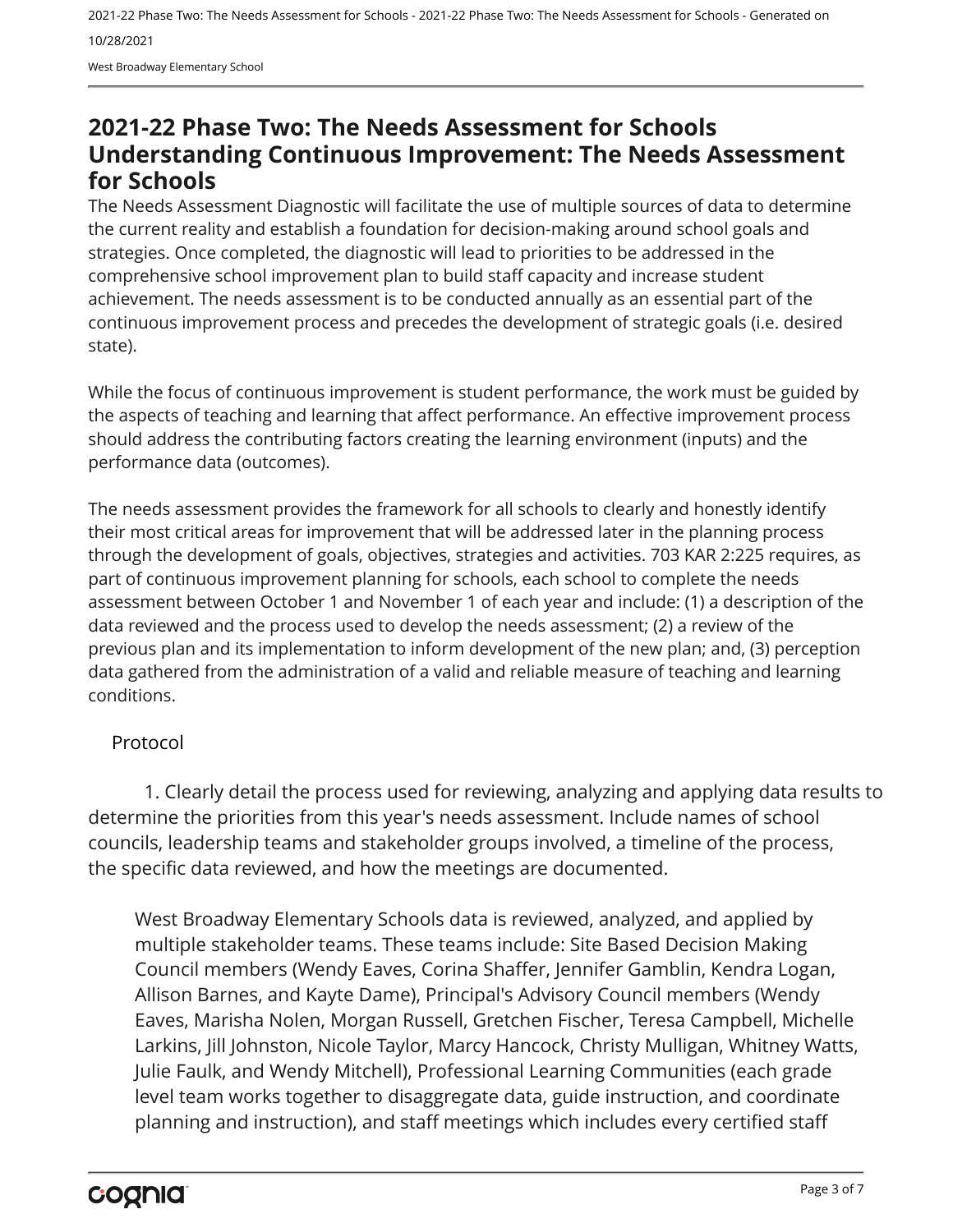West Broadway Elementary School

member. West Broadway utilizes support staff such as the Classroom Size Reduction Teacher, Instructional Leader, Title I Retired teacher, special education teachers and special education CIAs to help intervene in skill deficits and plan high quality instruction. SBDM meets monthly, PLCs meet weekly, and PAC meets monthly. Agendas and meeting minutes are shared through email and Google shared drive. Julie Faulk, Family Resource Center Coordinator, is also utilized to help meets students needs so that they may be successful.

#### **Trends**

2. Analyzing data trends from the previous two academic years, which academic, cultural and behavioral measures remain significant areas for improvement?

#### **Example of Trends**

- The number of behavior referrals increased from 204 in 2019-20 to 288 in 2020-21. - From 2018 to 2020, the school saw an 11% increase in novice scores in reading among students in the achievement gap.

We will continue to target our gap students in the area of math and reading. Due to Covid-19, there was not any Kprep assessment in the Spring, After reviewing the 2020-2021 Kprep data, on-demand writing is an area of improvement that will be targeted as well. We will continue to work on increasing proficiency in these areas. School attendance is also a focus area and needs improvement.

#### Current State

3. Plainly state the current condition of the school using precise numbers and percentages as revealed by multiple sources of outcome data. Cite the source of data used.

#### **Example of Current Academic State:**

- Thirty-four percent (34%) of students in the achievement gap scored proficient on KPREP Reading.

- Fifty-four percent (54%) of our students scored proficient in math compared to the state average of 57%.

#### **Example of Non-Academic Current State:**

- Teacher attendance rate was 84% for the 2020-21 academic year.

- Survey results and perception data indicated 62% of the school's teachers received adequate professional development.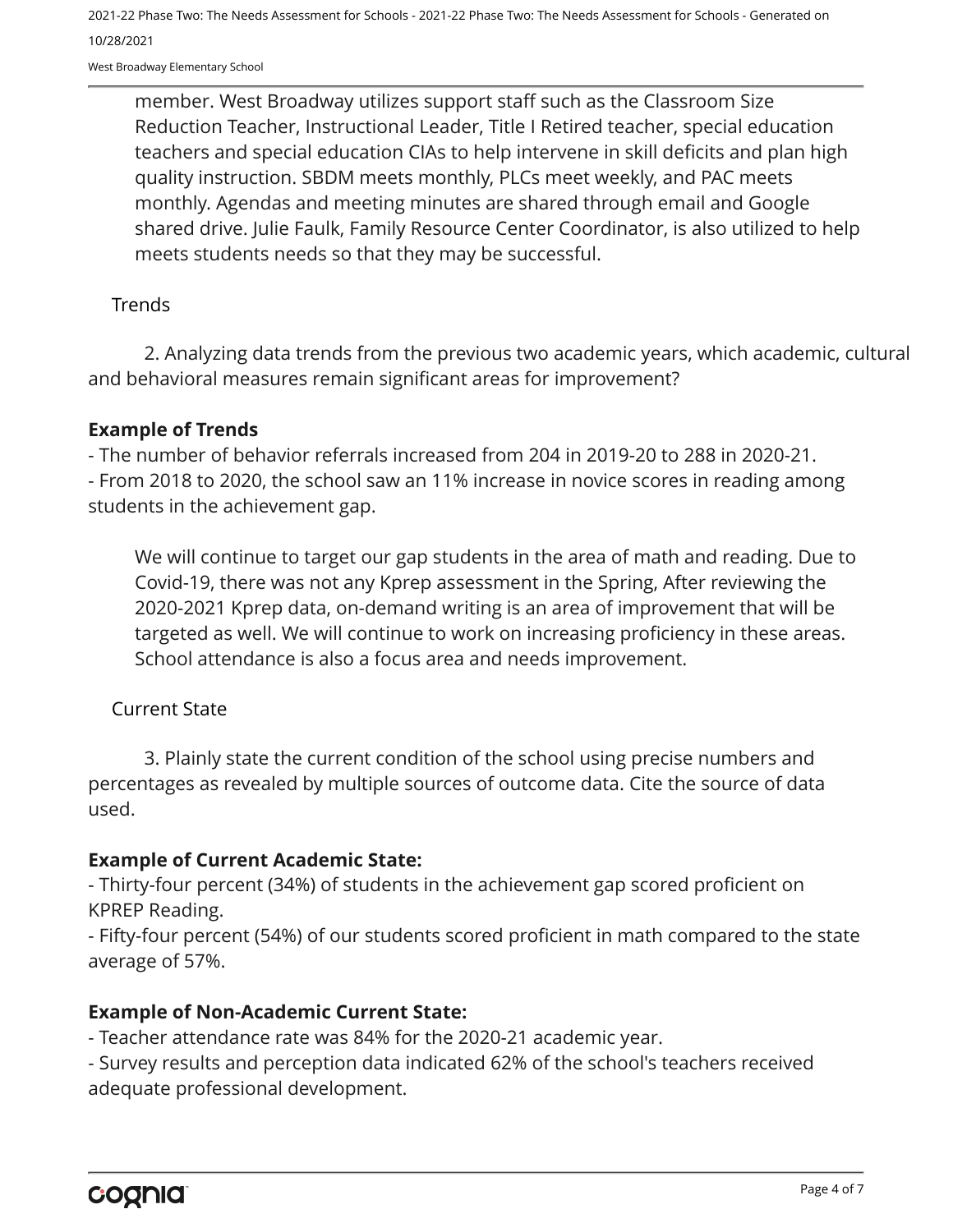West Broadway Elementary School

Current Academic state: Due to Covid-19 we were not able to complete the Kprep assessment in the Spring. 2020-2021 Kprep data shows that West Broadway had 48.6% score proficient/distinguished in reading compared to the state average of 39.5% and the district average of 44.7%. 36.2% scored proficient/distinguished in math compared to the state average of 31.4% and the district average of 32.8%. Fall 2021 MAP data shows 3rd grade reading: Novice 20%, Apprentice 34%, Proficient 32%, Distinguished 14%; Math: Novice 20.4%, Apprentice 47.3%, Proficient 32.3%, Distinguished 0%; 4th grade reading: Novice 22%, Apprentice 24%, Proficient 34%, Distinguished 20%; Math: Novice 26%, Apprentice 30%, Proficient 38%, Distinguished 6%; 5th grade reading: Novice 11.8%, Apprentice 29.4%, Proficient 49.5%, Distinguished 9.3%; Math: Novice 17%, Apprentice 53%, Proficient 26.4%, Distinguished 3.6%. Kindergarten-2nd grade have Fall 2021 MAP scores but there is not a NAPD comparison yet. Kindergarten: 70% met benchmark in Reading, 70% met benchmark in Math: 1st grade: 31% met benchmark in Reading, 36% met benchmark in Math; 2nd grade: 31% met benchmark in Reading, 36% met benchmark in Math.

Priorities/Concerns

4. Clearly and concisely identify the greatest areas of weakness using precise numbers and percentages.

**NOTE:** These priorities will be thoroughly addressed in the Comprehensive School Improvement Plan (CSIP) diagnostic and template.

**Example:** Sixty-eight (68%) of students in the achievement gap scored below proficiency on the KPREP test in reading as opposed to just 12% of non-gap learners.

2020-2021 Kprep data shows that students with disabilities had 53.1% novice compared to students without disabilities (21.7) in reading. Economically disadvantaged students had 36.8% novice compared to non-economically disadvantaged students (19.4) in reading.

#### Strengths/Leverages

5. Plainly state, using precise numbers and percentages revealed by current data, the strengths and leverages of the school. Explain how they may be utilized to improve areas of concern listed above.

**Example:** Reading achievement has increased from 37% proficient to its current rate of 58%. The systems of support we implemented for reading can be adapted to address our low performance in math.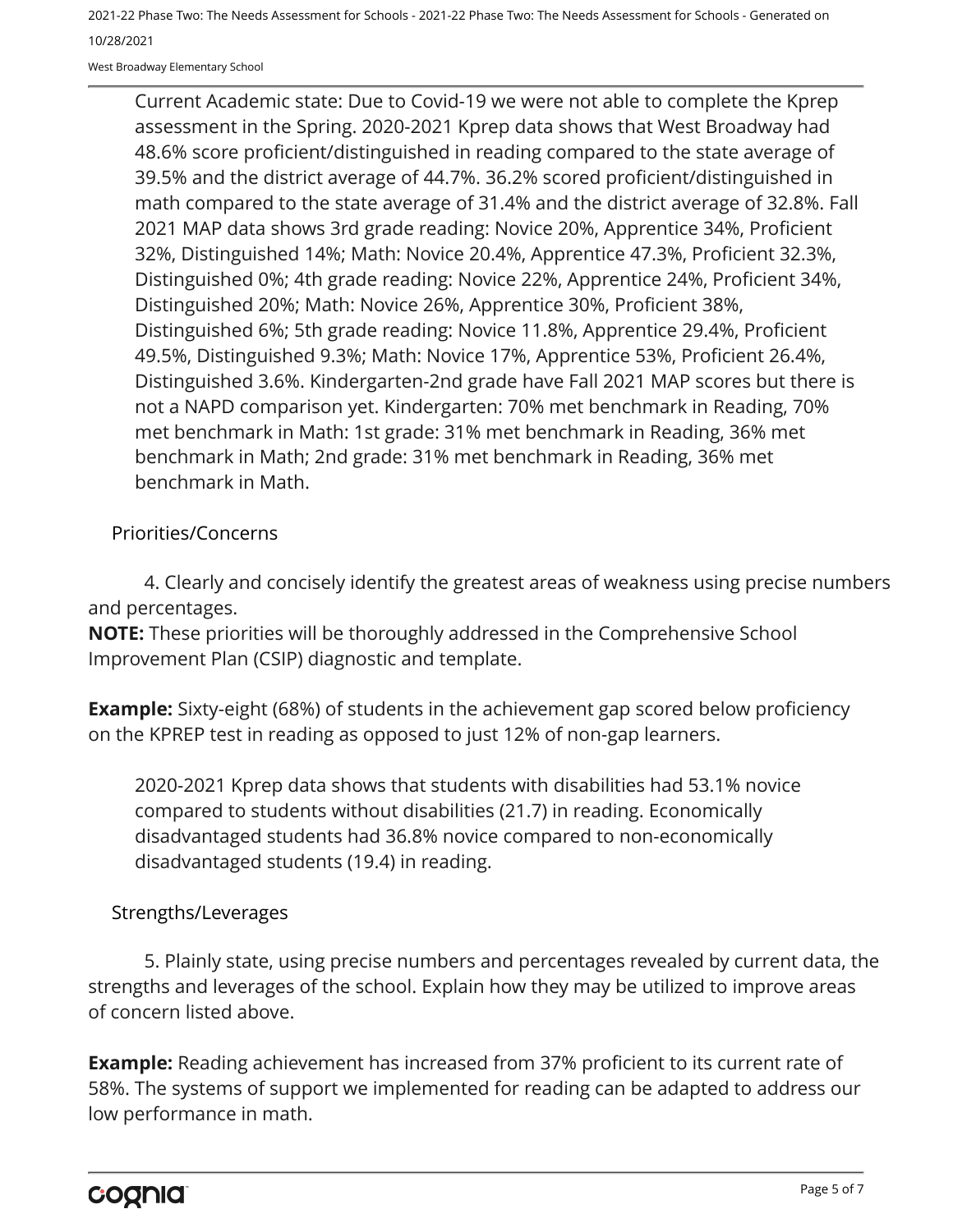West Broadway Elementary School

Teachers implement small groups with success as evidenced by 37% proficient on reading MAP. Teachers should consider adapting the small group model for use in mathematics to address novice performance and increase proficient performance from 16%.

Evaluate the Teaching and Learning Environment

6. Consider the processes, practices and conditions evident in the teaching and learning environment as identified in the six Key Core Work Processes outlined below:

[KCWP 1: Design and Deploy Standards](https://education.ky.gov/school/csip/Documents/KCWP%201%20Strategic%20Design%20and%20Deploy%20Standards.pdf) [KCWP 2: Design and Deliver Instruction](https://education.ky.gov/school/csip/Documents/KCWP%202%20Strategic%20Design%20and%20Deliver%20Instruction.pdf) [KCWP 3: Design and Deliver Assessment Literacy](https://education.ky.gov/school/csip/Documents/KCWP%203%20Strategic%20Design%20and%20Deliver%20Assessment%20Literacy.pdf) [KCWP 4: Review, Analyze and Apply Data](https://education.ky.gov/school/csip/Documents/KCWP%204%20Strategic%20Review%20Analyze%20and%20Apply%20Data.pdf) [KCWP 5: Design, Align and Deliver Support](https://education.ky.gov/school/csip/Documents/KCWP%205%20Strategic%20Design%20Align%20Deliver%20Support%20Processes.pdf) [KCWP 6: Establishing Learning Culture and Environment](https://education.ky.gov/school/csip/Documents/KCWP%206%20Strategic%20Establish%20Learning%20Culture%20and%20Environment.pdf)

Utilizing implementation data, perception data, and current policies and practices:

- a. Complete the [Key Elements Template.](https://education.ky.gov/school/csip/Documents/School%20Key%20Elements%20Template.docx)
- b. Upload your completed template in the attachment area below.

After analyzing the Key Elements of your teaching and learning environment, which processes, practices or conditions will the school focus its resources and efforts upon in order to produce the desired changes?

Note that all processes, practices and conditions can be linked to the six Key Core Work Processes.

**NOTE:** These elements will be thoroughly addressed in the Comprehensive School Improvement Plan (CSIP) diagnostic and template.

KCWP 2: Design and Deliver Instruction: Teachers will implement the new reading and math curriculum and use a variety of resources to enhance instructional practices. Teachers will analyze assessments (formative and summative) and use that data to plan whole group and small group instruction. Teachers will continue to focus on enhancing small group instruction, differentiation and collaboration. increasing rigor, and increasing student engagement. Discussions in PLCs and PACs, as well as instructional walkthroughs, will help ensure that instruction is on track and that teachers are seeing growth.